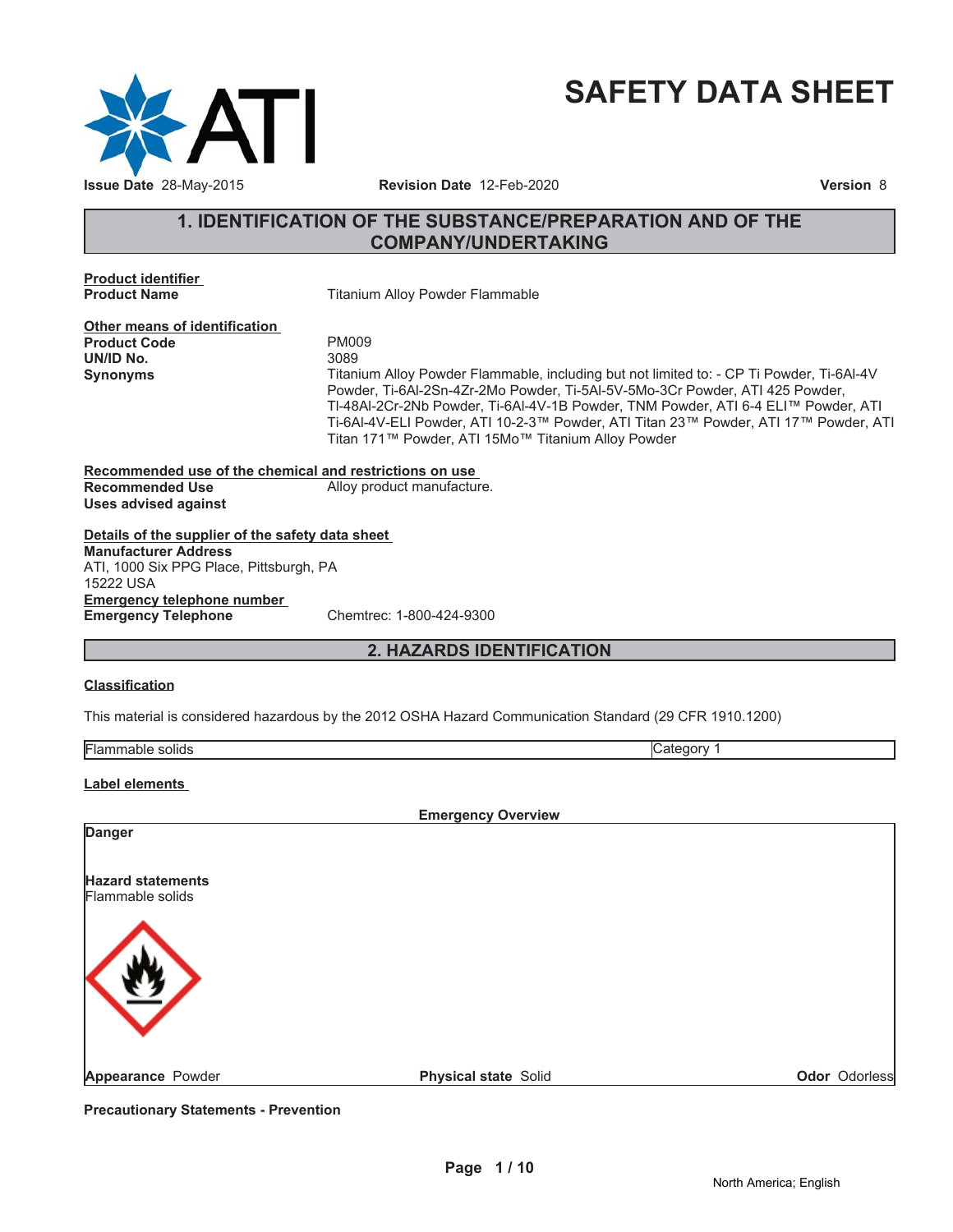Wear protective gloves/protective clothing/eye protection Keep away from heat/sparks/open flames/hot surfaces. - No smoking Ground/bond container and receiving equipment If dust clouds can occur, use explosion-proof electrical/ ventilating/lighting/equipment In case of fire: Use salt (NaCl) for extinction.

# **Hazards not otherwise classified (HNOC)**

### Not applicable **Other Information**

When product is subjected to welding, burning, melting, sawing, brazing, grinding, buffing, polishing, or other similar heat-generating processes, the following potentially hazardous airborne particles and/or fumes may be generated:: Titanium dioxide an IARC Group 2B carcinogen. Hexavalent Chromium (Chromium VI) may cause lung, nasal, and/or sinus cancer. Vanadium pentoxide (V2O5) affects eyes, skin, respiratory system. Soluble molybdenum compounds such as molybdenum trioxide may cause lung irritation.

\_\_\_\_\_\_\_\_\_\_\_\_\_\_\_\_\_\_\_\_\_\_\_\_\_\_\_\_\_\_\_\_\_\_\_\_\_\_\_\_\_\_\_\_\_\_\_\_\_\_\_\_\_\_\_\_\_\_\_\_\_\_\_\_\_\_\_\_\_\_\_\_\_\_\_\_\_\_\_\_\_\_\_\_\_\_\_\_\_\_\_\_\_

### **3. COMPOSITION/INFORMATION ON INGREDIENTS**

**Synonyms** Titanium Alloy Powder Flammable, including but not limited to: - CP Ti Powder, Ti-6Al-4V Powder, Ti-6Al-2Sn-4Zr-2Mo Powder, Ti-5Al-5V-5Mo-3Cr Powder, ATI 425 Powder, TI-48AI-2Cr-2Nb Powder, Ti-6AI-4V-1B Powder, TNM Powder, ATI 6-4 ELI™ Powder, ATI Ti-6Al-4V-ELI Powder, ATI 10-2-3™ Powder, ATI Titan 23™ Powder, ATI 17™ Powder, ATI Titan 171™ Powder, ATI 15Mo™ Titanium Alloy Powder.

| <b>Chemical Name</b> | CAS No.   | Weight-%   |
|----------------------|-----------|------------|
| Titanium             | 7440-32-6 | $50 - 100$ |
| Aluminum             | 7429-90-5 | $0 - 50$   |
| Niobium (Columbium)  | 7440-03-1 | $0 - 27$   |
| Molybdenum           | 7439-98-7 | $0 - 16$   |
| Vanadium             | 7440-62-2 | $0 - 11$   |
| Chromium             | 7440-47-3 | $0 - 10$   |
| Tungsten             | 7440-33-7 | $0 - 10$   |
| Iron                 | 7439-89-6 | $0 - 10$   |
| Tin                  | 7440-31-5 | $0 - 6$    |
| Zirconium            | 7440-67-7 | $0 - 6$    |
| Yttrium              | 7440-65-5 | $0 - 3$    |
| <b>Boron</b>         | 7440-42-8 | $0 - 2$    |
|                      | ٠         |            |

# **4. FIRST AID MEASURES**

### **First aid measures**

**Eye contact** In the case of particles coming in contact with eyes during processing, treat as with any foreign object. **Skin Contact** None under normal use conditions. **Inhalation** If excessive amounts of smoke, fume, or particulate are inhaled during processing, remove to fresh air and consult a qualified health professional. **Ingestion IF SWALLOWED: Call a POISON CENTER or doctor/physician if you feel unwell. Most important symptoms and effects, both acute and delayed Symptoms** None anticipated.

### **Indication of any immediate medical attention and special treatment needed**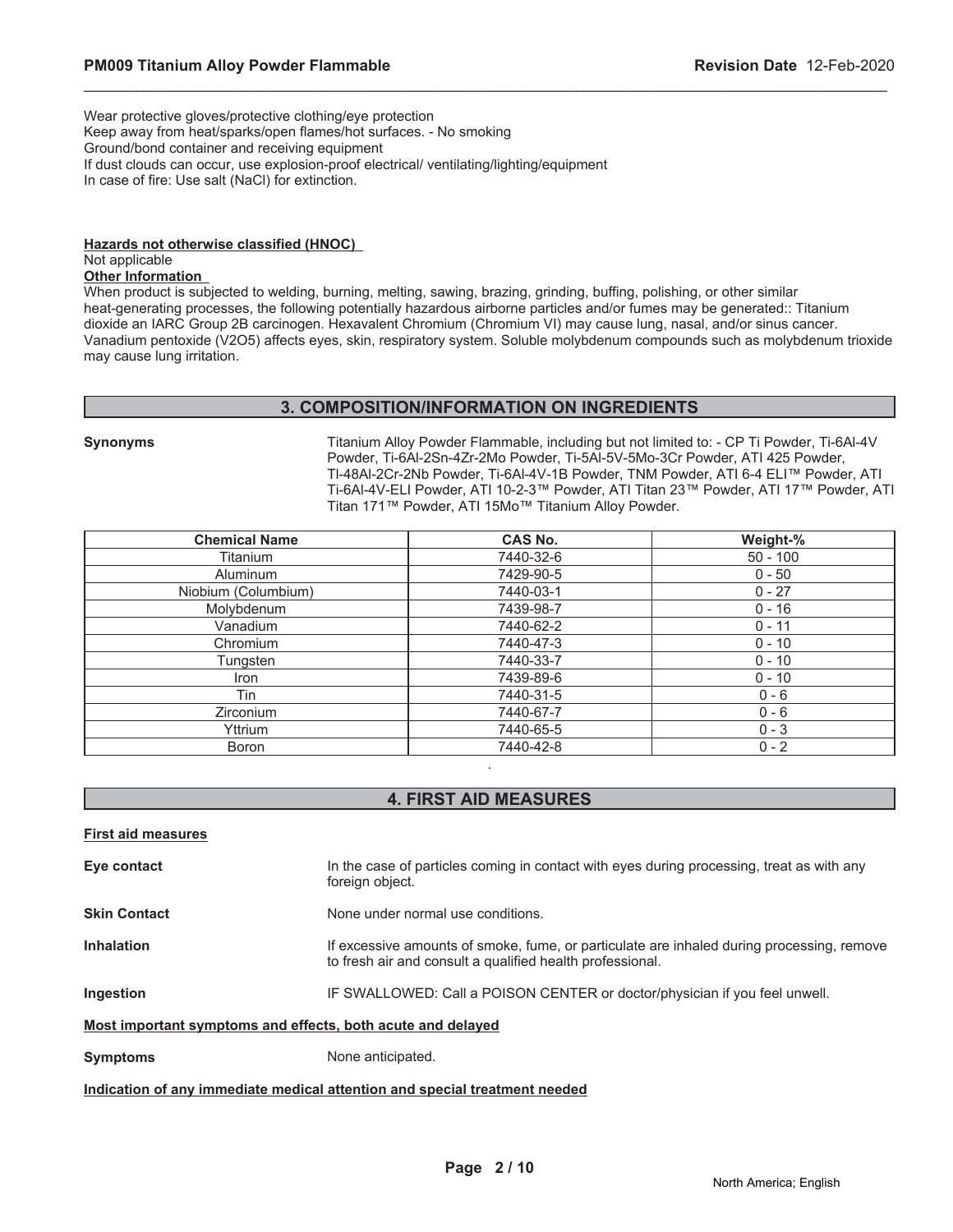**Note to physicians** Treat symptomatically.

# **5. FIRE-FIGHTING MEASURES**

\_\_\_\_\_\_\_\_\_\_\_\_\_\_\_\_\_\_\_\_\_\_\_\_\_\_\_\_\_\_\_\_\_\_\_\_\_\_\_\_\_\_\_\_\_\_\_\_\_\_\_\_\_\_\_\_\_\_\_\_\_\_\_\_\_\_\_\_\_\_\_\_\_\_\_\_\_\_\_\_\_\_\_\_\_\_\_\_\_\_\_\_\_

### **Suitable extinguishing media**

Isolate large fires and allow to burn out. Smother small fires with salt (NaCl).

**Unsuitable extinguishing media** Do not spray water on burning metal as an explosion may occur. This explosive characteristic is caused by the hydrogen and steam generated by the reaction of water with the burning material.

### **Specific hazards arising from the chemical**

Intense heat. Very fine, high surface area material resulting from processing this product may ignite spontaneously at room temperature. WARNING: Fine particles of this product may form combustible dust-air mixtures. Keep particles away from all ignition sources including heat, sparks, and flame. Prevent dust accumulations to minimize combustible dust hazard.

**Hazardous combustion products**Titanium dioxide an IARC Group 2B carcinogen. Hexavalent Chromium (Chromium VI) may cause lung, nasal, and/or sinus cancer. Vanadium pentoxide (V2O5) affects eyes, skin, respiratory system. Soluble molybdenum compounds such as molybdenum trioxide may cause lung irritation.

**Explosion data Sensitivity to Mechanical Impact** None. **Sensitivity to Static Discharge** May be ignited by heat, sparks or flames.

### **Protective equipment and precautions for firefighters**

**Personal precautions, protective equipment and emergency procedures**

Firefighters should wear self-contained breathing apparatus and full firefighting turnout gear.

### **6. ACCIDENTAL RELEASE MEASURES**

|                                                              | Personal precautions, protective equipment and emergency procedures                                                                                                                                                                                                                                                                                                                                                |  |
|--------------------------------------------------------------|--------------------------------------------------------------------------------------------------------------------------------------------------------------------------------------------------------------------------------------------------------------------------------------------------------------------------------------------------------------------------------------------------------------------|--|
| <b>Personal precautions</b>                                  | Use personal protective equipment as required.                                                                                                                                                                                                                                                                                                                                                                     |  |
| For emergency responders                                     | Use personal protective equipment as required. Follow Emergency Response Guidebook,<br>Guide No. 170.                                                                                                                                                                                                                                                                                                              |  |
| <b>Environmental precautions</b>                             |                                                                                                                                                                                                                                                                                                                                                                                                                    |  |
| <b>Environmental precautions</b>                             | Collect spillage to prevent release to the environment.                                                                                                                                                                                                                                                                                                                                                            |  |
| Methods and material for containment and cleaning up         |                                                                                                                                                                                                                                                                                                                                                                                                                    |  |
| <b>Methods for containment</b>                               | Prevent further leakage or spillage if safe to do so.                                                                                                                                                                                                                                                                                                                                                              |  |
| Methods for cleaning up                                      | Sweep or shovel material into dry containers using non-sparking tools. Avoid creating<br>uncontrolled dust.                                                                                                                                                                                                                                                                                                        |  |
|                                                              | 7. HANDLING AND STORAGE                                                                                                                                                                                                                                                                                                                                                                                            |  |
| <b>Precautions for safe handling</b>                         |                                                                                                                                                                                                                                                                                                                                                                                                                    |  |
| Advice on safe handling                                      | Very fine, high surface area material resulting from grinding, buffing, polishing, or similar<br>processes of this product may ignite spontaneously at room temperature. WARNING: Fine<br>particles of this product may form combustible dust-air mixtures. Keep particles away from<br>all ignition sources including heat, sparks, and flame. Prevent dust accumulations to<br>minimize combustible dust hazard. |  |
| Conditions for safe storage, including any incompatibilities |                                                                                                                                                                                                                                                                                                                                                                                                                    |  |
| <b>Storage Conditions</b>                                    | Keep away from heat, sparks, flame and other sources of ignition (i.e., pilot lights, electric                                                                                                                                                                                                                                                                                                                     |  |

motors and static electricity). For long-term storage, keep sealed in argon-filled steel drums.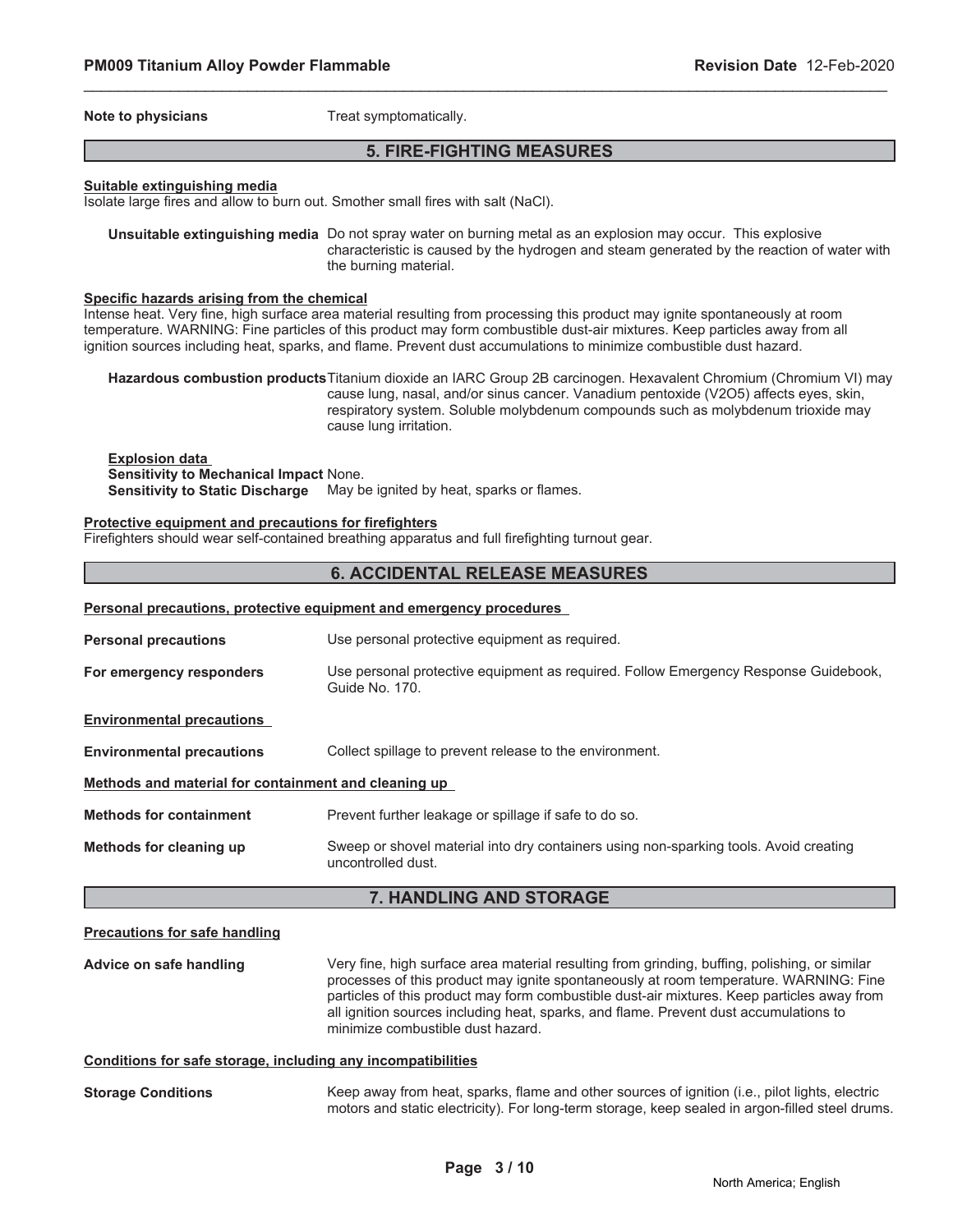**Incompatible materials** Dissolves in hydrofluoric acid. Ignites in the presence of fluorine. When heated above 200°C, reacts exothermically with the following: Chlorine, bromine, halocarbons, carbon tetrachloride, carbon tetrafluoride, and freon.

# **8. EXPOSURE CONTROLS/PERSONAL PROTECTION**

\_\_\_\_\_\_\_\_\_\_\_\_\_\_\_\_\_\_\_\_\_\_\_\_\_\_\_\_\_\_\_\_\_\_\_\_\_\_\_\_\_\_\_\_\_\_\_\_\_\_\_\_\_\_\_\_\_\_\_\_\_\_\_\_\_\_\_\_\_\_\_\_\_\_\_\_\_\_\_\_\_\_\_\_\_\_\_\_\_\_\_\_\_

### **Control parameters**

| <b>Chemical Name</b>             | <b>ACGIH TLV</b>                                                                                                 | <b>OSHA PEL</b>                                                                                      |
|----------------------------------|------------------------------------------------------------------------------------------------------------------|------------------------------------------------------------------------------------------------------|
| Titanium<br>7440-32-6            |                                                                                                                  |                                                                                                      |
| Aluminum<br>7429-90-5            | TWA: 1 mg/m <sup>3</sup> respirable fraction                                                                     | TWA: $15 \text{ mg/m}^3$ total dust<br>TWA: 5 mg/m <sup>3</sup> respirable fraction                  |
| Niobium (Columbium)<br>7440-03-1 |                                                                                                                  |                                                                                                      |
| Molybdenum<br>7439-98-7          | TWA: 10 $mg/m3$ inhalable fraction<br>TWA: $3 \text{ mg/m}^3$ respirable fraction                                |                                                                                                      |
| Vanadium<br>7440-62-2            |                                                                                                                  | Ceiling: 0.5 mg/m <sup>3</sup> V2O5 respirable dust<br>Ceiling: 0.1 mg/m <sup>3</sup> V2O5 fume      |
| Tungsten<br>7440-33-7            | STEL: 10 mg/m <sup>3</sup> STEL: 10 mg/m <sup>3</sup> W<br>TWA: 5 mg/m <sup>3</sup> TWA: 5 mg/m <sup>3</sup> W   | (vacated) STEL: 10 mg/m <sup>3</sup> (vacated) STEL:<br>10 mg/m $3$ W                                |
| Iron<br>7439-89-6                |                                                                                                                  |                                                                                                      |
| Chromium<br>7440-47-3            | TWA: $0.5$ mg/m <sup>3</sup>                                                                                     | TWA: 1 $mg/m3$                                                                                       |
| Zirconium<br>7440-67-7           | STEL: 10 mg/m <sup>3</sup> STEL: 10 mg/m <sup>3</sup> Zr<br>TWA: 5 mg/m <sup>3</sup> TWA: 5 mg/m <sup>3</sup> Zr | TWA: $5 \text{ mg/m}^3$ Zr<br>(vacated) STEL: 10 mg/m <sup>3</sup> (vacated) STEL:<br>10 mg/m $3$ Zr |
| Tin<br>7440-31-5                 | TWA: $2 \text{ mg/m}^3$ TWA: $2 \text{ mg/m}^3$ Sn except<br>Tin hydride                                         | TWA: 2 mg/m <sup>3</sup> Sn except oxides                                                            |
| Yttrium<br>7440-65-5             | TWA: 1 $mg/m3$ Y                                                                                                 | TWA: $1 \text{ mg/m}^3$                                                                              |
| Boron<br>7440-42-8               |                                                                                                                  |                                                                                                      |

### **Appropriate engineering controls**

**Engineering Controls Avoid generation of uncontrolled particles. Individual protection measures, such as personal protective equipment Eye/face protection** When airborne particles may be present, appropriate eye protection is recommended. For example, tight-fitting goggles, foam-lined safety glasses or other protective equipment that shield the eyes from particles. **Skin and body protection** Fire/flame resistant/retardant clothing may be appropriate during hot work with the product. **Respiratory protection** When particulates/fumes/gases are generated and if exposure limits are exceeded or irritation is experienced, proper approved respiratory protection should be worn. Positive-pressure supplied air respirators may be required for high airborne contaminant concentrations. Respiratory protection must be provided in accordance with current local regulations. **General Hygiene Considerations** Handle in accordance with good industrial hygiene and safety practice.

# **9. PHYSICAL AND CHEMICAL PROPERTIES**

### **Information on basic physical and chemical properties**

| <b>Physical state</b> | Solid |
|-----------------------|-------|
| Appearance            | Powo  |
| Color                 | Meta  |

**Appearance Powder Powder Construction Construction Construction Construction Odorless** 

**Metallic gray or silver <b>Color threshold** Not applicable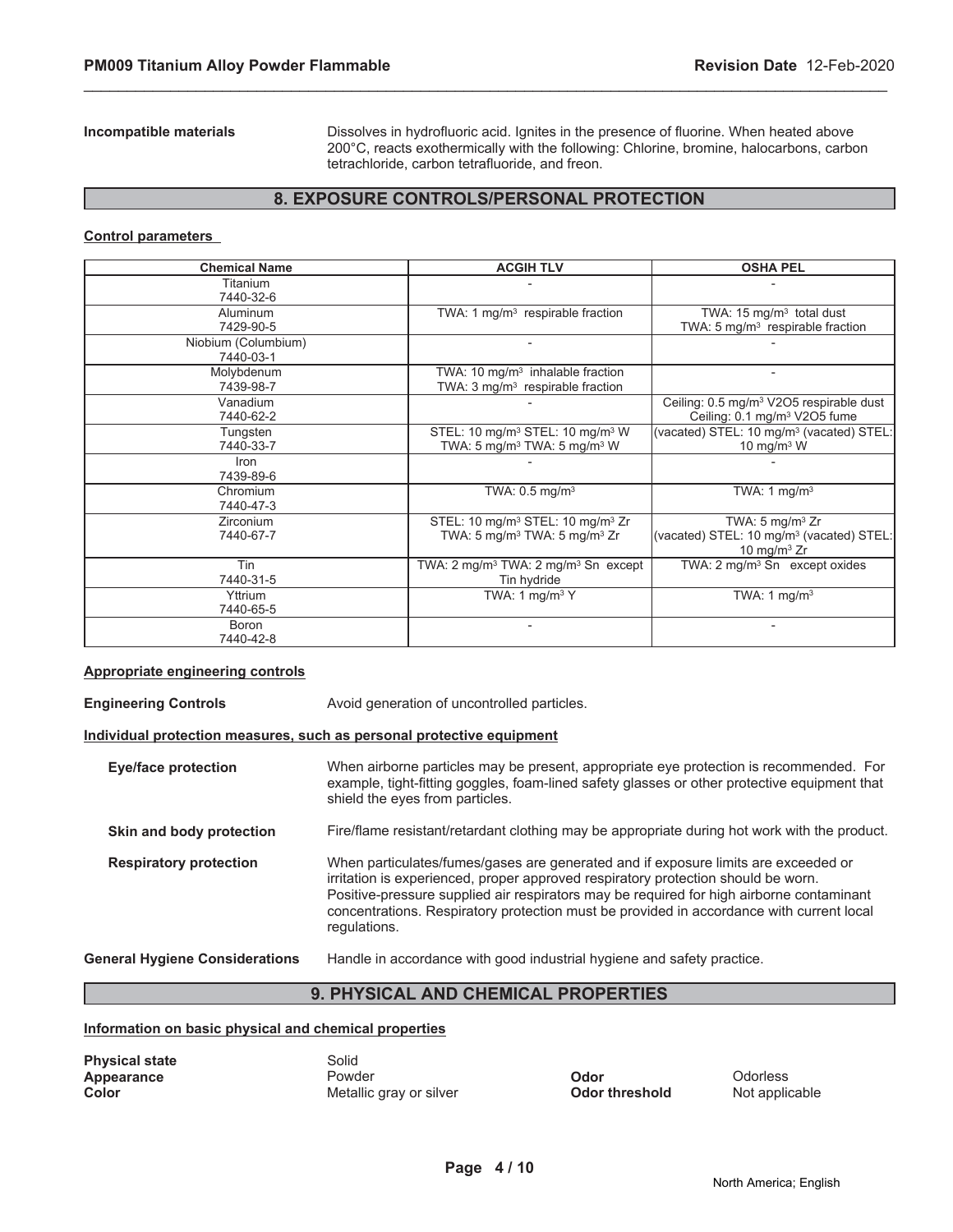| <b>Property</b><br>рH<br>Melting point / freezing point<br>Boiling point / boiling range<br><b>Flash point</b>                    | Values<br>1400-1540 °C / 2560-2800 °F | Remarks • Method<br>Not applicable                                   |
|-----------------------------------------------------------------------------------------------------------------------------------|---------------------------------------|----------------------------------------------------------------------|
| <b>Evaporation rate</b><br>Flammability (solid, gas)<br><b>Flammability Limit in Air</b><br><b>Upper flammability limit:</b>      |                                       | Not applicable<br>Flammable                                          |
| Lower flammability limit:<br>Vapor pressure<br><b>Vapor density</b>                                                               |                                       | Not applicable<br>Not applicable                                     |
| <b>Specific Gravity</b><br><b>Water solubility</b><br>Solubility in other solvents                                                | $8.0 - 8.5$<br>Insoluble              |                                                                      |
| <b>Partition coefficient</b><br><b>Autoignition temperature</b><br><b>Decomposition temperature</b><br><b>Kinematic viscosity</b> |                                       | Not applicable<br>Not applicable<br>Not applicable<br>Not applicable |
| <b>Dynamic viscosity</b><br><b>Explosive properties</b><br><b>Oxidizing properties</b>                                            | Not applicable<br>Not applicable      | Not applicable                                                       |
| <b>Other Information</b>                                                                                                          |                                       |                                                                      |
| <b>Softening point</b><br>Molecular weight<br><b>VOC Content (%)</b><br><b>Density</b><br><b>Bulk density</b>                     | Not applicable                        |                                                                      |

# **10. STABILITY AND REACTIVITY**

\_\_\_\_\_\_\_\_\_\_\_\_\_\_\_\_\_\_\_\_\_\_\_\_\_\_\_\_\_\_\_\_\_\_\_\_\_\_\_\_\_\_\_\_\_\_\_\_\_\_\_\_\_\_\_\_\_\_\_\_\_\_\_\_\_\_\_\_\_\_\_\_\_\_\_\_\_\_\_\_\_\_\_\_\_\_\_\_\_\_\_\_\_

**Reactivity** Not applicable

### **Chemical stability**

Stable under normal conditions.

### **Possibility of Hazardous Reactions**

None under normal processing.

**Hazardous polymerization** Hazardous polymerization does not occur.

### **Conditions to avoid**

Dust formation and dust accumulation.

### **Incompatible materials**

Dissolves in hydrofluoric acid. Ignites in the presence of fluorine. When heated above 200°C, reacts exothermically with the following: Chlorine, bromine, halocarbons, carbon tetrachloride, carbon tetrafluoride, and freon.

### **Hazardous Decomposition Products**

When product is subjected to welding, burning, melting, sawing, brazing, grinding, buffing, polishing, or other similar heat-generating processes, the following potentially hazardous airborne particles and/or fumes may be generated:: Titanium dioxide an IARC Group 2B carcinogen. Hexavalent Chromium (Chromium VI) may cause lung, nasal, and/or sinus cancer. Vanadium pentoxide (V2O5) affects eyes, skin, respiratory system. Soluble molybdenum compounds such as molybdenum trioxide may cause lung irritation.

# **11. TOXICOLOGICAL INFORMATION**

**Information on likely routes of exposure**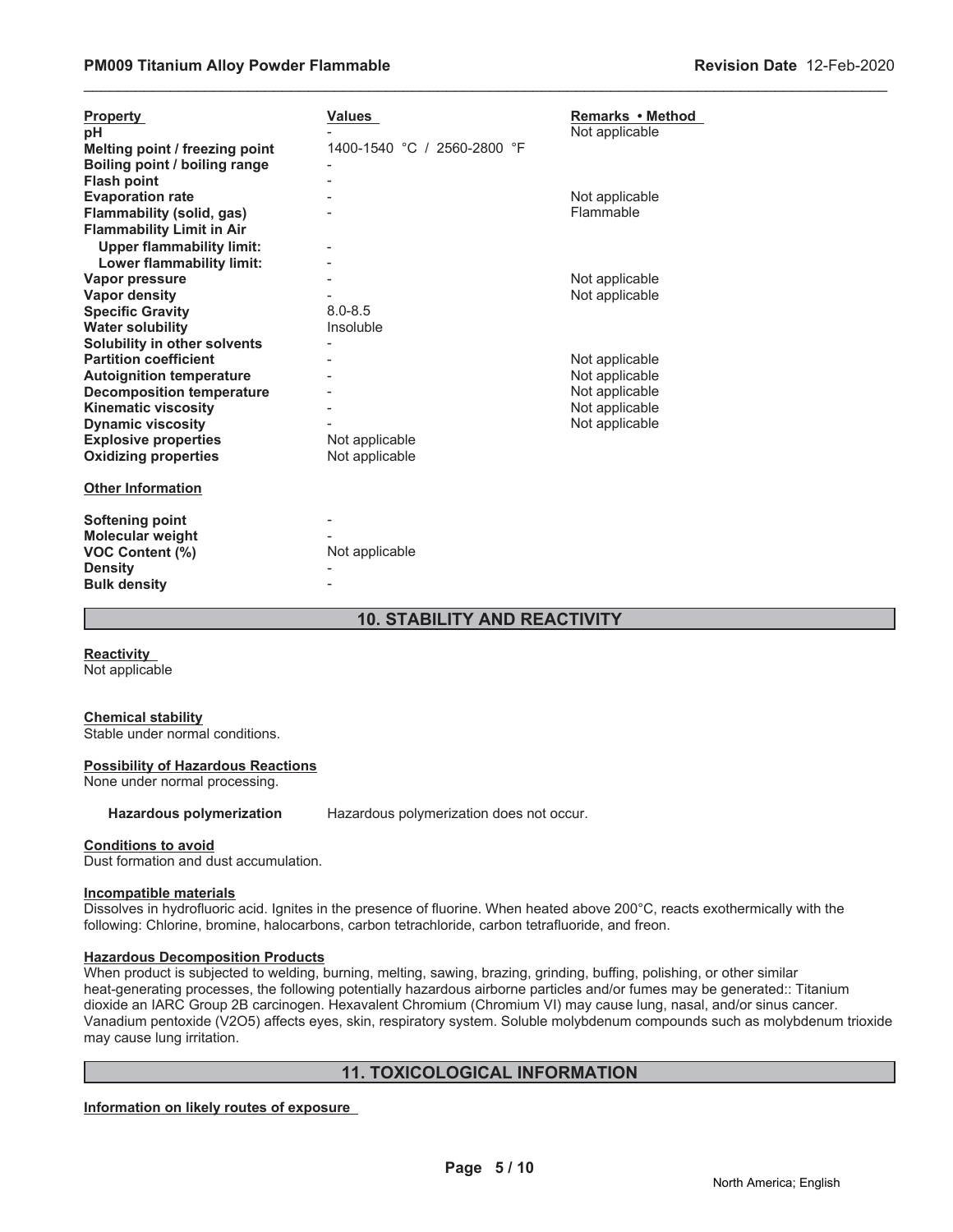### **Product Information**

| <b>Inhalation</b>   | Product not classified. |
|---------------------|-------------------------|
| Eye contact         | Product not classified. |
| <b>Skin Contact</b> | Product not classified. |
| Ingestion           | Product not classified. |

| <b>Chemical Name</b>             | Oral LD50         | Dermal LD50              | <b>Inhalation LC50</b>   |
|----------------------------------|-------------------|--------------------------|--------------------------|
| Titanium<br>7440-32-6            | > 5000 mg/kg bw   |                          | $\overline{\phantom{0}}$ |
| Aluminum<br>7429-90-5            | 15,900 mg/kg bw   | ٠                        | $> 1$ mg/L               |
| Niobium (Columbium)<br>7440-03-1 | > 10,000 mg/kg bw | > 2000 mg/kg bw          | $\overline{\phantom{a}}$ |
| Molybdenum<br>7439-98-7          | > 2000 mg/kg bw   | > 2000 mg/kg bw          | $> 5.10$ mg/L            |
| Wanadium<br>7440-62-2            | > 2000 mg/kg bw   |                          | $\blacksquare$           |
| Tungsten<br>7440-33-7            | > 2000 mg/kg bw   | > 2000 mg/kg bw          | $> 5.4$ mg/L             |
| llron<br>7439-89-6               | 98,600 mg/kg bw   |                          | $> 0.25$ mg/L            |
| Chromium<br>7440-47-3            | > 3400 mg/kg bw   |                          | $> 5.41$ mg/L            |
| Zirconium<br>7440-67-7           | > 5000 mg/kg bw   | $\blacksquare$           | >4.3 mg/L                |
| lTin<br>7440-31-5                | > 2000 mg/kg bw   | > 2000 mg/kg bw          | $> 4.75$ mg/L            |
| <b>Yttrium</b><br>7440-65-5      | > 5000 mg/kg bw   | $\blacksquare$           | $> 5.09$ mg/L            |
| Boron<br>7440-42-8               | > 2000 mg/kg bw   | $\overline{\phantom{a}}$ | $> 5.08$ mg/L            |

\_\_\_\_\_\_\_\_\_\_\_\_\_\_\_\_\_\_\_\_\_\_\_\_\_\_\_\_\_\_\_\_\_\_\_\_\_\_\_\_\_\_\_\_\_\_\_\_\_\_\_\_\_\_\_\_\_\_\_\_\_\_\_\_\_\_\_\_\_\_\_\_\_\_\_\_\_\_\_\_\_\_\_\_\_\_\_\_\_\_\_\_\_

### **Information on toxicological effects**

**Symptoms** None known.

**Delayed and immediate effects as well as chronic effects from short and long-term exposure**

| <b>Acute toxicity</b>             | Product not classified. |
|-----------------------------------|-------------------------|
| <b>Skin corrosion/irritation</b>  | Product not classified. |
| Serious eye damage/eye irritation | Product not classified. |
| <b>Sensitization</b>              | Product not classified. |
| Germ cell mutagenicity            | Product not classified. |
| Carcinogenicity                   | Product not classified. |

| Chemical<br>.<br><b>Name</b> | <b>ACGIH</b> | <b>IARC</b>      | <b>NITE</b><br>. | <b>OSHA</b> |
|------------------------------|--------------|------------------|------------------|-------------|
| <b>Chromium</b>              |              | Group<br>- - - - |                  |             |
| $7440 - 47 - 5$              |              |                  |                  |             |

**Reproductive toxicity** Product not classified.<br> **STOT - single exposure** Product not classified. **STOT - single exposure** Product not classified.<br>**STOT - repeated exposure** Product not classified. **STOT - repeated exposure** Aspiration hazard **Product not classified.** 

# **12. ECOLOGICAL INFORMATION**

### **Ecotoxicity**

This product as shipped is not classified for aquatic toxicity.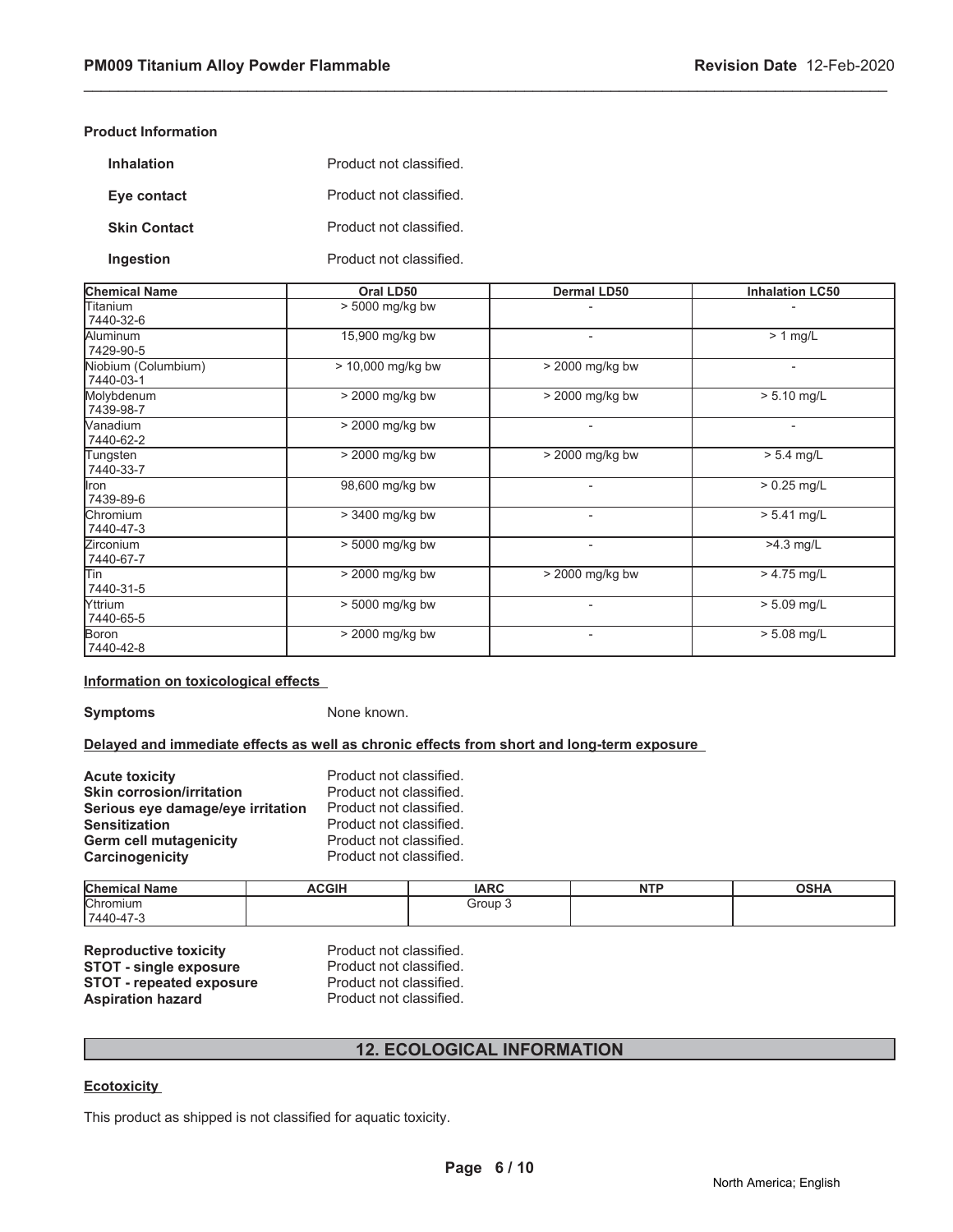| <b>Chemical Name</b>             | Algae/aquatic plants                                                                                                                                                                                               | Fish                                                                                                                                                                                                                | <b>Toxicity to</b><br>microorganisms                                                            | <b>Crustacea</b>                                                                                                                                                                                   |
|----------------------------------|--------------------------------------------------------------------------------------------------------------------------------------------------------------------------------------------------------------------|---------------------------------------------------------------------------------------------------------------------------------------------------------------------------------------------------------------------|-------------------------------------------------------------------------------------------------|----------------------------------------------------------------------------------------------------------------------------------------------------------------------------------------------------|
| Titanium<br>7440-32-6            | The 72 h EC50 of titanium<br>dioxide to<br>Pseudokirchnerella<br>subcapitata was 61 mg of<br>TiO <sub>2</sub> /L.                                                                                                  | The 96 h LC50 of titanium<br>dioxide to Cyprinodon<br>variegatus was greater than<br>10,000 mg of TiO2/L.<br>The 96 h LC50 of titanium<br>dioxide to Pimephales<br>promelas was greater than<br>1,000 mg of TiO2/L. | The 3 h EC50 of titanium<br>dioxide for activated sludge<br>were greater than 1000<br>$mg/L$ .  | The 48 h EC50 of titanium<br>dioxide to Daphnia Magna<br>was greater than 1000 mg of<br><b>TiO2/L.</b>                                                                                             |
| Aluminum<br>7429-90-5            | The 96-h EC50 values for<br>reduction of biomass of<br>Pseudokirchneriella<br>subcapitata in AAP-Medium<br>at pH 6, 7, and 8 were<br>estimated as 20.1, 5.4, and<br>150.6 µg/L, respectively, for<br>dissolved Al. | The 96 h LC50 of aluminum<br>to Oncorhynchus mykiss<br>was 7.4 mg of Al/L at pH 6.5<br>and 14.6 mg of Al/L at pH<br>7.5                                                                                             |                                                                                                 | The 48-hr LC50 for<br>Ceriodaphnia dubia exposed<br>to Aluminium chloride<br>increased from 0.72 to<br>greater than 99.6 mg/L with<br>water hardness increasing<br>from 25 to 200 mg/L.            |
| Niobium (Columbium)<br>7440-03-1 |                                                                                                                                                                                                                    | $\overline{a}$                                                                                                                                                                                                      | $\overline{\phantom{a}}$                                                                        |                                                                                                                                                                                                    |
| Molybdenum<br>7439-98-7          | The 72 h EC50 of sodium<br>molybdate dihydrate to<br>Pseudokirchneriella<br>subcapitata was 362.9 mg of<br>Mo/L.                                                                                                   | The 96 h LC50 of sodium<br>molybdate dihydrate to<br>Pimephales promelas was<br>644.2 mg/L                                                                                                                          | The 3 h EC50 of<br>molybdenum trioxide for<br>activated sludge was 820<br>$mg/L$ .              | The 48 h LC50 of sodium<br>molybdate dihydrate to<br>Ceriodaphnia dubia was<br>1,015 mg/L.<br>The 48 h LC50 of sodium<br>molybdate dihydrate to<br>Daphnia magna was greater<br>than 1,727.8 mg/L. |
| Vanadium<br>7440-62-2            | The 72 h EC50 of vanadium<br>pentoxide to Desmodesmus<br>subspicatus was 2,907 ug of<br>V/L.                                                                                                                       | The 96 h LC50 of vanadium<br>pentoxide to Pimephales<br>promelas was 1,850 ug of<br>$V/L$ .                                                                                                                         | The 3 h EC50 of sodium<br>metavanadate for activated<br>sludge was greater than 100<br>$mg/L$ . | The 48 h EC50 of sodium<br>vanadate to Daphnia magna<br>was 2,661 ug of V/L.                                                                                                                       |
| Tungsten<br>7440-33-7            | The 72 h EC50 of sodium<br>tungstate to<br>Pseudokirchnerella<br>subcapitata was 31.0 mg of<br>W/L.                                                                                                                | The 96 h LC50 of sodium<br>tungstate to Danio rerio was<br>greater than 106 mg of W/L.                                                                                                                              | The 30 min EC50 of sodium<br>tungstate for activated<br>sludge were greater than<br>1000 mg/L.  | The 48 h EC50 of sodium<br>tungstate to Daphnia magna<br>was greater than 96 mg of<br>W/L.                                                                                                         |
| Iron<br>7439-89-6                |                                                                                                                                                                                                                    | The 96 h LC50 of 50% iron<br>oxide black in water to Danio<br>rerio was greater than<br>10,000 mg/L.                                                                                                                | The 3 h EC50 of iron oxide<br>for activated sludge was<br>greater than 10,000 mg/L.             | The 48 h EC50 of iron oxide<br>to Daphnia magna was<br>greater than 100 mg/L.                                                                                                                      |
| Chromium<br>7440-47-3            | $\overline{a}$                                                                                                                                                                                                     |                                                                                                                                                                                                                     |                                                                                                 |                                                                                                                                                                                                    |
| Zirconium<br>7440-67-7           | The 14 d NOEC of zirconium<br>dichloride oxide to Chlorella<br>vulgaris was greater than<br>102.5 mg of Zr/L.                                                                                                      | The 96 h LL50 of zirconium<br>to Danio rerio was greater<br>than 74.03 mg/L.                                                                                                                                        |                                                                                                 | The 48 h EC50 of zirconium<br>dioxide to Daphnia magna<br>was greater than 74.03 mg<br>of Zr/L.                                                                                                    |
| Tin<br>7440-31-5                 | The 72 h EC50 of tin<br>chloride pentahydrate to<br>Pseudokirchnerella<br>subcapitata was 9,846 ug of<br>Sn/L                                                                                                      | The 7 d LOEC of tin chloride<br>pentahydrate to Pimephales<br>promelas was 827.9 ug of<br>Sn/L                                                                                                                      |                                                                                                 | The 7 d LC50 of tin chloride<br>pentahydrate to<br>Ceriodaphnia dubia was<br>greater than 3,200 ug of<br>Sn/L.                                                                                     |
| Yttrium<br>7440-65-5             |                                                                                                                                                                                                                    | The 96 h LL50 of Yttrium<br>oxide to Danio rerio was<br>greater than 100 mg/L.                                                                                                                                      | The 3 h NOEC of Yttrium<br>oxide for activated sludge<br>was greater than 1000 mg/L.            | The 48 h LL50 of Yttrium<br>oxide to Daphnia magna<br>was greater than 100 mg/L.                                                                                                                   |
| Boron<br>7440-42-8               | The 72-h EC50 value for<br>reduction of biomass of<br>Pseudokirchneriella<br>subcapitata exposed to Boric<br>acid at pH 7.5 to 8.3 was<br>40.2 mg/L.                                                               | The 96-hr LC50 for<br>Pimephales promelas<br>exposed to Boric acid<br>(82%)/borax (18%) mixture<br>was 79.7 mg/L with water<br>hardness of 91 mg/L and<br>water pH of 8.0.                                          | The 3 h NOEC of boric acid<br>for activated sludge ranged<br>from 17.5 to 20 mg/L.              | The 48-hr LC50 for<br>Ceriodaphnia dubia exposed<br>to Boric acid/borax mixture<br>ranged from 91 to 165 mg/L<br>with pH ranging from 6.7 to<br>8.4.                                               |

\_\_\_\_\_\_\_\_\_\_\_\_\_\_\_\_\_\_\_\_\_\_\_\_\_\_\_\_\_\_\_\_\_\_\_\_\_\_\_\_\_\_\_\_\_\_\_\_\_\_\_\_\_\_\_\_\_\_\_\_\_\_\_\_\_\_\_\_\_\_\_\_\_\_\_\_\_\_\_\_\_\_\_\_\_\_\_\_\_\_\_\_\_

### **Other adverse effects**

# **13. DISPOSAL CONSIDERATIONS**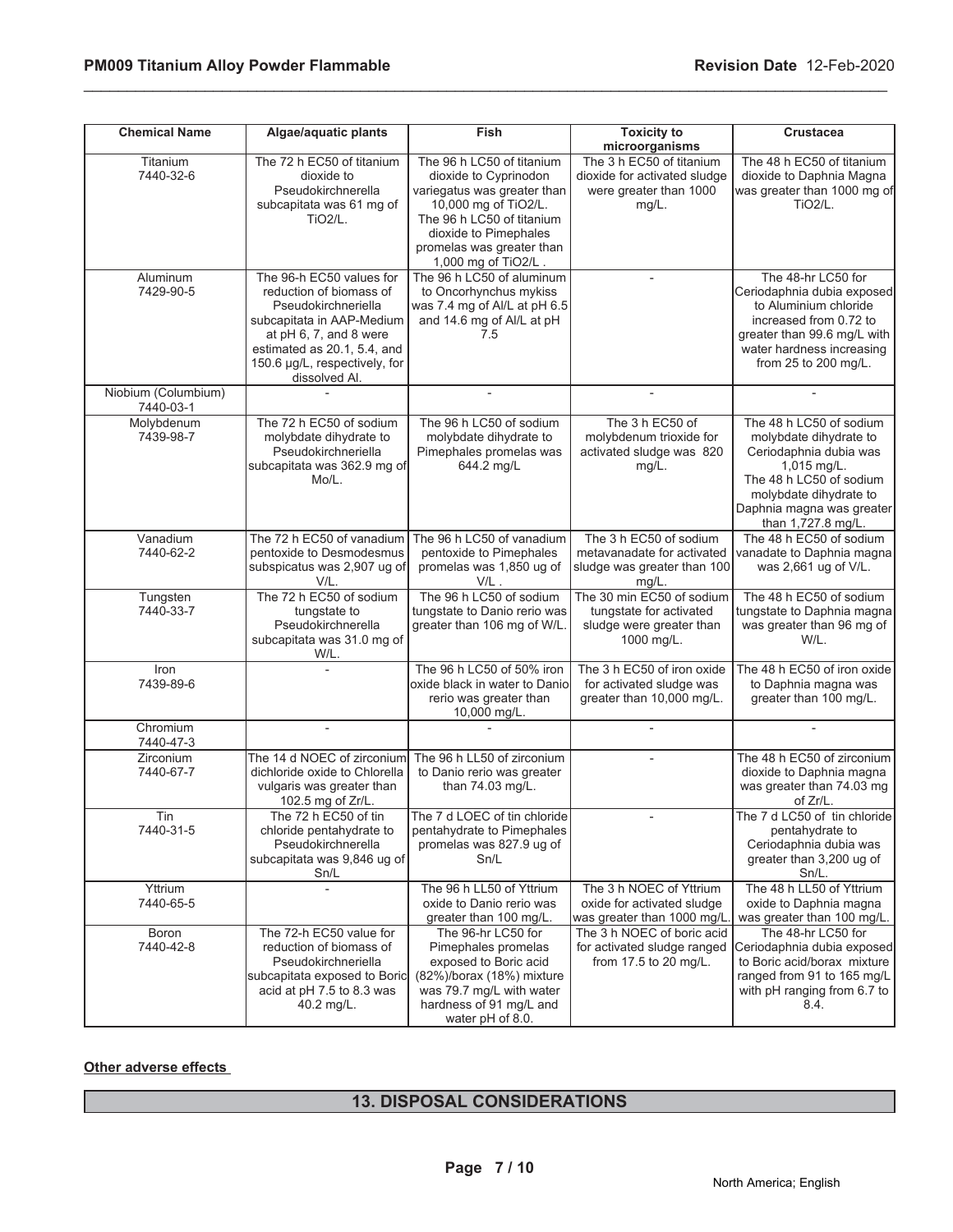### **Waste treatment methods**

**Disposal of wastes** Disposal should be in accordance with applicable regional, national and local laws and regulations.

**Contaminated packaging** Disposal should be in accordance with applicable regional, national and local laws and regulations.

| <b>Chemical Name</b> | <b>RCRA - D Series Wastes</b> |
|----------------------|-------------------------------|
| Chromium             | 5.0 mg/L regulatory level     |
| 7440-47-3            |                               |

\_\_\_\_\_\_\_\_\_\_\_\_\_\_\_\_\_\_\_\_\_\_\_\_\_\_\_\_\_\_\_\_\_\_\_\_\_\_\_\_\_\_\_\_\_\_\_\_\_\_\_\_\_\_\_\_\_\_\_\_\_\_\_\_\_\_\_\_\_\_\_\_\_\_\_\_\_\_\_\_\_\_\_\_\_\_\_\_\_\_\_\_\_

This product contains one or more substances that are listed with the State of California as a hazardous waste.

# **14. TRANSPORT INFORMATION**

| <b>DOT</b>                                       | Regulated                                                                                                                                                                                |
|--------------------------------------------------|------------------------------------------------------------------------------------------------------------------------------------------------------------------------------------------|
| UN/ID No.                                        | 3089                                                                                                                                                                                     |
| Proper shipping name                             | Metal powders, flammable, n.o.s. (Titanium)                                                                                                                                              |
| <b>Hazard Class</b>                              | 4.1                                                                                                                                                                                      |
| <b>Packing Group</b>                             |                                                                                                                                                                                          |
| <b>Reportable Quantity (RQ)</b>                  | "(RQ)", if quantity with particles smaller than 100 micrometers (0.004 inches) in an<br>individual package equals or exceeds the Reportable Quantity (RQ) of 5000 pounds of<br>chromium. |
| <b>Special Provisions</b>                        | IB8, IP2, IP4, T3, TP33                                                                                                                                                                  |
| <b>Emergency Response Guide</b><br><b>Number</b> | 170                                                                                                                                                                                      |

### **15. REGULATORY INFORMATION**

| <b>International Inventories</b> |                   |
|----------------------------------|-------------------|
| <b>TSCA</b>                      | Complies          |
| <b>DSL/NDSL</b>                  | Complies          |
| <b>EINECS/ELINCS</b>             | Complies          |
| <b>ENCS</b>                      | Complies          |
| <b>IECSC</b>                     | Complies          |
| <b>KECL</b>                      | Complies          |
| <b>PICCS</b>                     | <b>Not Listed</b> |
| <b>AICS</b>                      | Complies          |

 **Legend:** 

 **TSCA** - United States Toxic Substances Control Act Section 8(b) Inventory

 **DSL/NDSL** - Canadian Domestic Substances List/Non-Domestic Substances List

 **EINECS/ELINCS** - European Inventory of Existing Chemical Substances/European List of Notified Chemical Substances

 **ENCS** - Japan Existing and New Chemical Substances

 **IECSC** - China Inventory of Existing Chemical Substances

 **KECL** - Korean Existing and Evaluated Chemical Substances

 **PICCS** - Philippines Inventory of Chemicals and Chemical Substances

 **AICS** - Australian Inventory of Chemical Substances

### **US Federal Regulations**

### **SARA 313**

Section 313 of Title III of the Superfund Amendments and Reauthorization Act of 1986 (SARA). This product contains a chemical or chemicals which are subject to the reporting requirements of the Act and Title 40 of the Code of Federal Regulations, Part 372

| <b>Chemical Name</b>                                          | <b>CAS No.</b>          | Weight-%       | <b>Values</b><br>$\mathbf{a}$<br>Threshold<br>$\sim$ 4 $\sim$<br><b>SARA</b><br>د ن<br>- 70 |
|---------------------------------------------------------------|-------------------------|----------------|---------------------------------------------------------------------------------------------|
| Chromiun<br>$\rightarrow$<br>440 ،<br>$1 - 4$ / $-$<br>$\sim$ | $\sim$<br>$7440 - 47 -$ | $\sim$<br>نا ا |                                                                                             |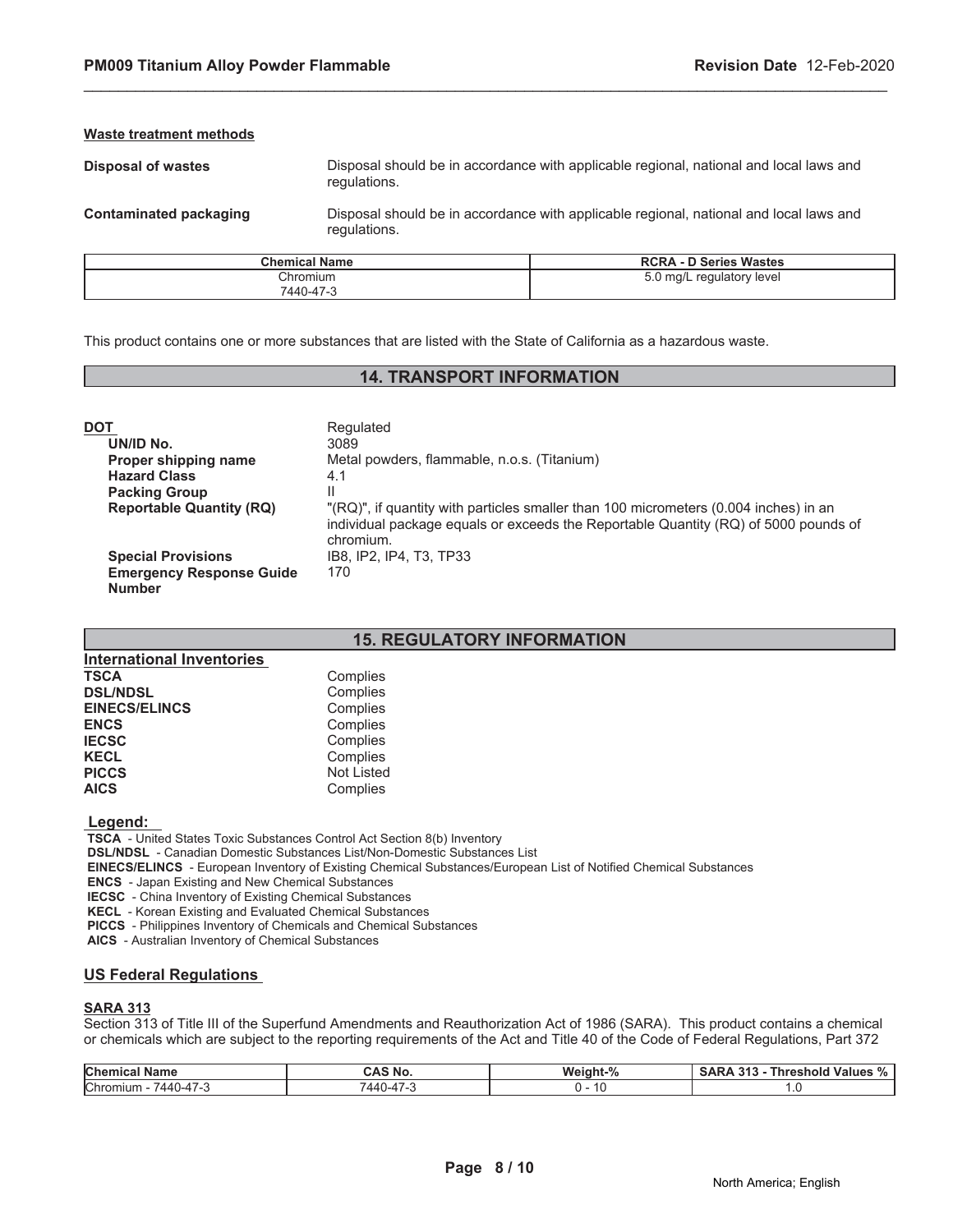| SARA 311/312 Hazard Categories    |     |
|-----------------------------------|-----|
| Acute health hazard               | N٥  |
| <b>Chronic Health Hazard</b>      | Nο  |
| Fire hazard                       | Yes |
| Sudden release of pressure hazard | No  |
| <b>Reactive Hazard</b>            | N٥  |
|                                   |     |

### **CWA (Clean Water Act)**

This product contains the following substances which are regulated pollutants pursuant to the Clean Water Act (40 CFR 122.21 and 40 CFR 122.42)

\_\_\_\_\_\_\_\_\_\_\_\_\_\_\_\_\_\_\_\_\_\_\_\_\_\_\_\_\_\_\_\_\_\_\_\_\_\_\_\_\_\_\_\_\_\_\_\_\_\_\_\_\_\_\_\_\_\_\_\_\_\_\_\_\_\_\_\_\_\_\_\_\_\_\_\_\_\_\_\_\_\_\_\_\_\_\_\_\_\_\_\_\_

| <b>Chemical Name</b>  | <b>CWA - Reportable</b><br>Quantities | <b>CWA - Toxic Pollutants</b> | <b>CWA - Priority Pollutants</b> | <b>CWA - Hazardous</b><br><b>Substances</b> |
|-----------------------|---------------------------------------|-------------------------------|----------------------------------|---------------------------------------------|
| Chromium<br>7440-47-3 |                                       |                               |                                  |                                             |

### **CERCLA**

This material, as supplied, contains one or more substances regulated as a hazardous substance under the Comprehensive Environmental Response Compensation and Liability Act (CERCLA) (40 CFR 302)

| <b>Chemical Name</b> | <b>Hazardous Substances RQs</b> |
|----------------------|---------------------------------|
| Chromium             | 5000 lb                         |
| 7440-47-3            |                                 |

# **US State Regulations**

### **California Proposition 65**

This product does not contain any Proposition 65 chemicals.

### **U.S. State Right-to-Know Regulations**

| <b>Chemical Name</b>          | <b>New Jersey</b> | <b>Massachusetts</b> | Pennsylvania |
|-------------------------------|-------------------|----------------------|--------------|
| Titanium<br>7440-32-6         | X                 |                      |              |
| Aluminum<br>7429-90-5         | X                 | X                    | X            |
| Molybdenum<br>7439-98-7       | X                 | X                    | X            |
| Vanadium<br>7440-62-2         | X                 | X                    | X            |
| Tungsten<br>7440-33-7         | X                 | X                    | X            |
| Chromium<br>7440-47-3         | X                 | X                    | X            |
| <b>Zirconium</b><br>7440-67-7 | X                 | X                    | X            |
| Tin<br>7440-31-5              | X                 | X                    | X            |
| Yttrium<br>7440-65-5          | X                 | X                    | X            |

### **U.S. EPA Label Information EPA Pesticide Registration Number** Not applicable

| <b>16. OTHER INFORMATION</b>                                            |                         |                                                    |                           |                                                     |
|-------------------------------------------------------------------------|-------------------------|----------------------------------------------------|---------------------------|-----------------------------------------------------|
| <b>NFPA</b>                                                             | <b>Health hazards 0</b> | <b>Flammability 1</b>                              | Instability 0             | <b>Physical and Chemical</b><br><b>Properties -</b> |
| <b>HMIS</b><br><b>Chronic Hazard Star Legend</b>                        | <b>Health hazards 1</b> | <b>Flammability 2</b><br>* = Chronic Health Hazard | <b>Physical hazards</b> 0 | Personal protection X                               |
| <b>Issue Date</b><br>28-May-2015<br>12-Feb-2020<br><b>Revision Date</b> |                         |                                                    |                           |                                                     |